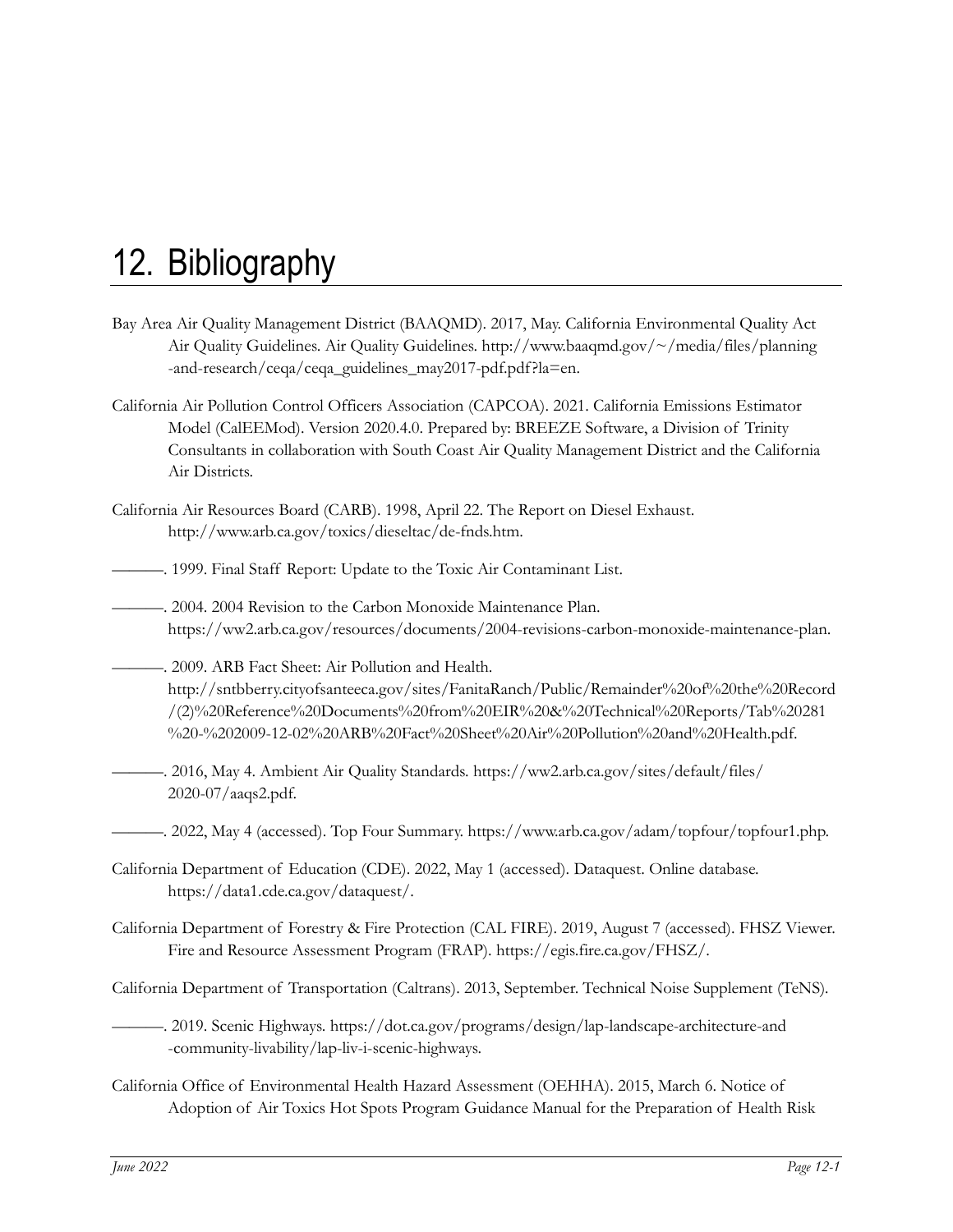Assessments of 2015. https://oehha.ca.gov/air/crnr/notice-adoption-air-toxics-hot-spots-program -guidance-manual-preparation-health-risk-0.

- Musco Lighting. 2022, April 8. Del Norte High School Baseball Softball LED, San Diego, CA (Appendix B to the DSEIR).
- San Diego, City of. City of San Diego Municipal Code, Section 59.5.0401. https://www.sandiego.gov/city -clerk/officialdocs/municipal-code.

-. 2020, September 29. The City of San Diego Transportation Study Manual (TSM). https://www.sandiego.gov/sites/default/files/10-transportation-study-manual.pdf.

- San Diego, County of. San Diego County Code of Administrative Ordinances. https://codelibrary.amlegal.com/codes/san\_diego/latest/overview.
- ———. 2007, March. County of San Diego Guidelines for Determining Significance. https://www.sandiegocounty.gov/content/dam/sdc/pds/ProjectPlanning/docs/AQ-Guidelines.pdf.
- San Diego, County of. 2011a, August. San Diego County General Plan. Conservation and Open Space Element. https://www.sandiegocounty.gov/content/dam/sdc/pds/gpupdate/docs/GP/ ConservationandOpenSpace.pdf.

\_\_\_\_\_\_. 2011b, August. San Diego County General Plan EIR. https://www.sandiegocounty.gov/content/sdc/pds/generalplan/GP-EIR.html#EIR.

- \_\_\_\_\_\_. 2020, June. Final County of San Diego Transportation Study Guidelines. https://www.sandiegocounty.gov/content/dam/sdc/pds/SB743/COSD%20TSG%20FINAL.pdf.
- San Diego County Air Pollution Control District (SDAPCD). 2009, April 22. 2009 Regional Air Quality Strategy Revision. https://www.sdapcd.org/content/dam/sdapcd/documents/grants/ planning/2009-RAQS.pdf.

———. 2016, December. 2016 Revision of the Regional Air Quality Strategy for San Diego County. https://www.sdapcd.org/content/dam/sdapcd/documents/grants/planning/2016%20RAQS %20(1).pdf.

———. 2022. Attainment Status. https://www.sdapcd.org/content/sdapcd/planning/attainment -status.html.

- South Coast Air Quality Management District (South Coast AQMD). 2005, May. Guidance Document for Addressing Air Quality Issues in General Plans and Local Planning. http://www.aqmd.gov/docs/ default-source/planning/air-quality-guidance/complete-guidance-document.pdf.
	- ———. 2013, February. 2012 Final Air Quality Management Plan. https://www.aqmd.gov/docs/default -source/clean-air-plans/air-quality-management-plans/2012-air-quality-management-plan/final-carb -epa-sip-dec2012/2012-aqmp-carb-epa-sip-submittal-main-document.pdf.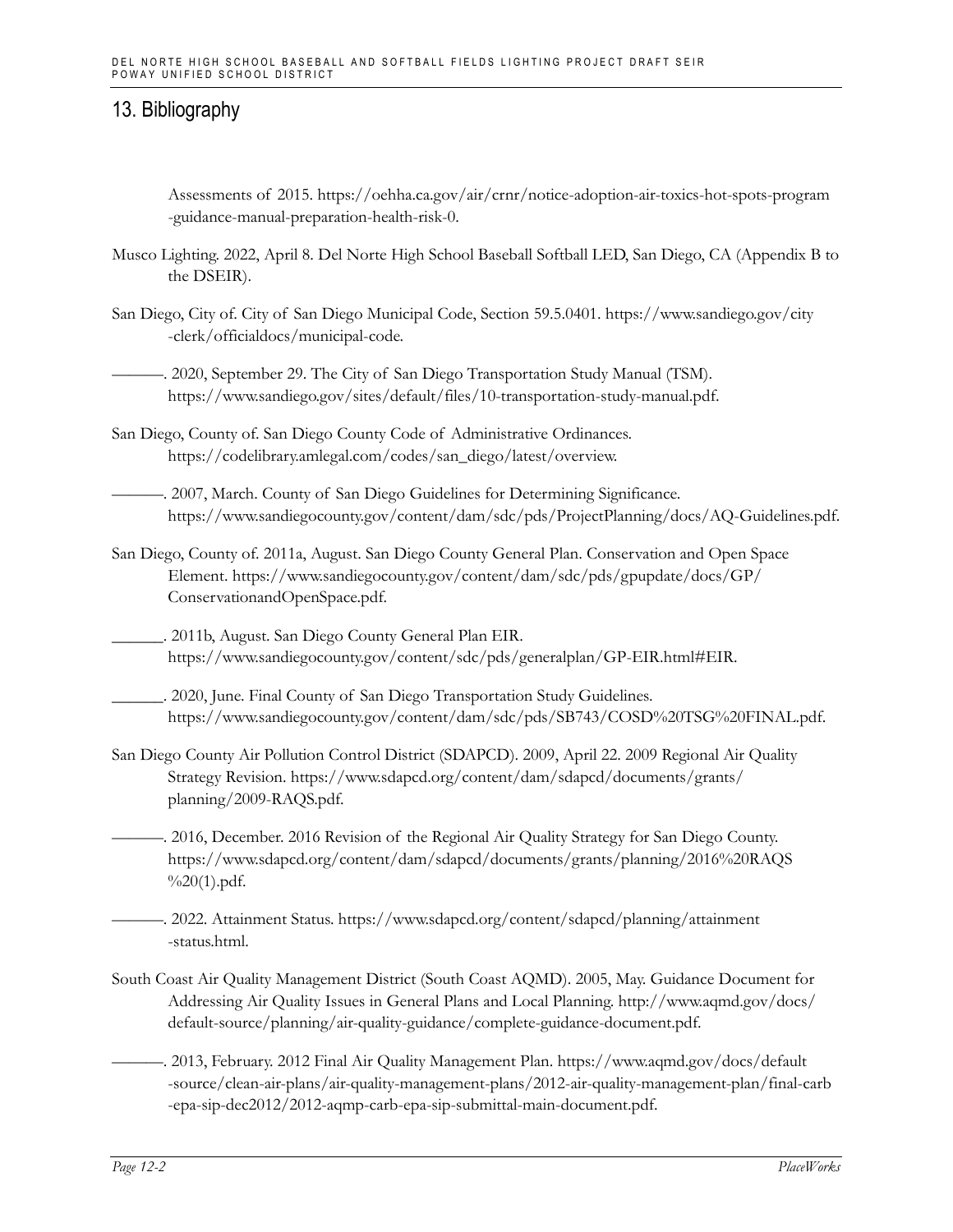- US Environmental Protection Agency (US EPA). 2002, May. Health Assessment Document for Diesel Engine Exhaust. EPA/600/8-90/057F. Prepared by the National Center for Environmental Assessment, Washington, DC. Prepared for the Office of Transportation and Air Quality.
- ———. 2022a, January 30 (accessed). Criteria Air Pollutants. https://www.epa.gov/criteria-air-pollutants.
- ———. 2022b, January 30 (accessed). Health and Environmental Effects of Hazardous Air Pollutants. https://www.epa.gov/haps/health-and-environmental-effects-hazardous-air-pollutants.
- Western Regional Climate Center (WRCC). 2022, May 4 (accessed). Poway Valley Monitoring Station (Station ID No. 047111). Period of Record Monthly Climate Summary: 01/01/1893 to 05/21/2016. Western U.S. Climate Summaries. https://wrcc.dri.edu/cgi-bin/cliMAIN.pl?ca7111.